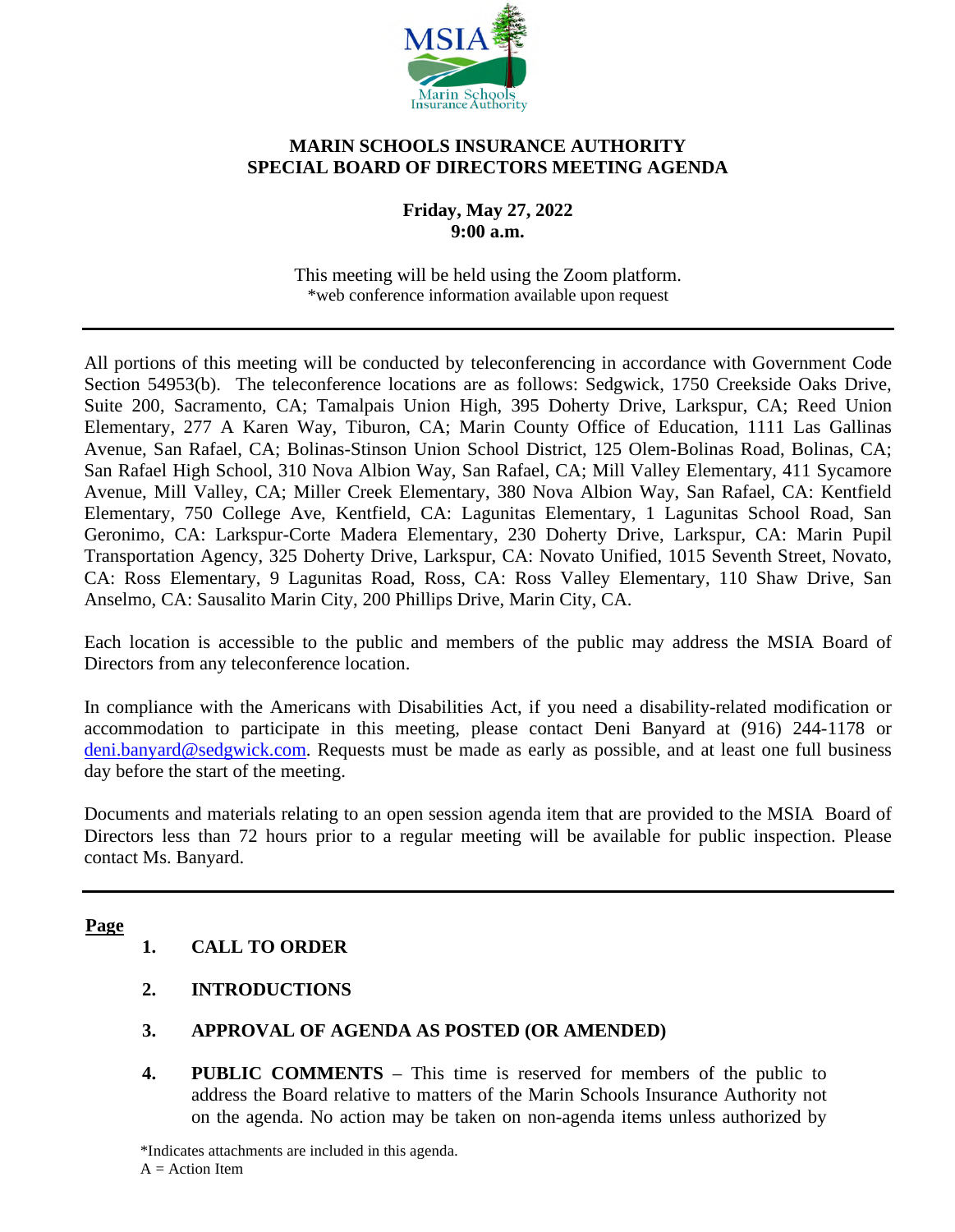law. Comments will be limited to five minutes per person and twenty minutes in total.

- **5. CONSENT CALENDAR**  If the Board would like to discuss any item listed, it may be pulled from the Consent Calendar.
- **5.** \*A. Minutes of November 4, 2022, Board of Directors Meeting
- **11.** \*B. Cash Disbursement Report April 2022
- **12.** \*C. Treasurer's Report as of March 31, 2022
- **50.** \*D. Workers' Compensation Quarterly Review Ended December 31, 2021
- **52.** \*E. Delta Dental and Vision Premium and Claims Report *Recommendation: Staff recommends approval of the Consent Calendar.*

### **6. ACTUARIAL STUDIES**

**54.** \*A. Draft Actuarial Study for the Workers' Compensation Program as of December 31, 2021, and Extrapolated to June 30, 2022 – Ziruo Wang, Aon Risk Solutions

*Recommendation: Staff recommends the Board of Directors receive and file the 2022/23 Workers' Compensation Program Actuarial Study.*

### **7. WORKERS' COMPENSATION PROGRAM**

**125.** A. Excess Workers' Compensation Renewal & Market Update – Nasreen Kopecky, Arthur J. Gallagher & Company *Recommendation: Staff recommends the Board provide direction to* 

*MSIA's workers' compensation insurance broker to execute a renewal with the option presented.* 

### **8. POOLED PROPERTY AND LIABILITY PROGRAMS**

- **149.** A. Northern California ReLiEF Update Kyle McKibbin, Keenan & Associates *Recommendation: For discussion and/or action if necessary.*
- **150.** B. Cyber Security Initiatives Kyle McKibbin, Keenan & Associates *Recommendation: For discussion and/or action if necessary.*

### **9. JPA FINANCIAL MATTERS**

**151.** \*A. 2022/23 Operating Budget – Katie O'Brien, Finance Manager *Recommendation: Staff recommends the Board of Directors the approval of the 2022/23 Operating Budget, as presented, with pending adjustments to reflect the actual cyber liability and excess cyber liability rates once they are ascertained.*

### **10. JPA ADMINISTRATIVE MATTERS**

169. \*\* A. Update to Governing Documents

*Recommendation: Staff recommends the Board of Directors approval of the updated MSIA Policies and Procedures as presented.*

**233.** \*B. President's Report – Corbett Elsen, President

 Resolution 22-01 – Establishing Meeting Dates for the 2022/23 Program Year

*Recommendation: Staff recommends the Board of Directors approve Resolution 22-01, Establishing Meeting Dates for the 2022/23 Program* 

\*Indicates attachments are included in this agenda.

 $[A = Action Item I = Information Item]*I didn't see this anywhere on the agenda$